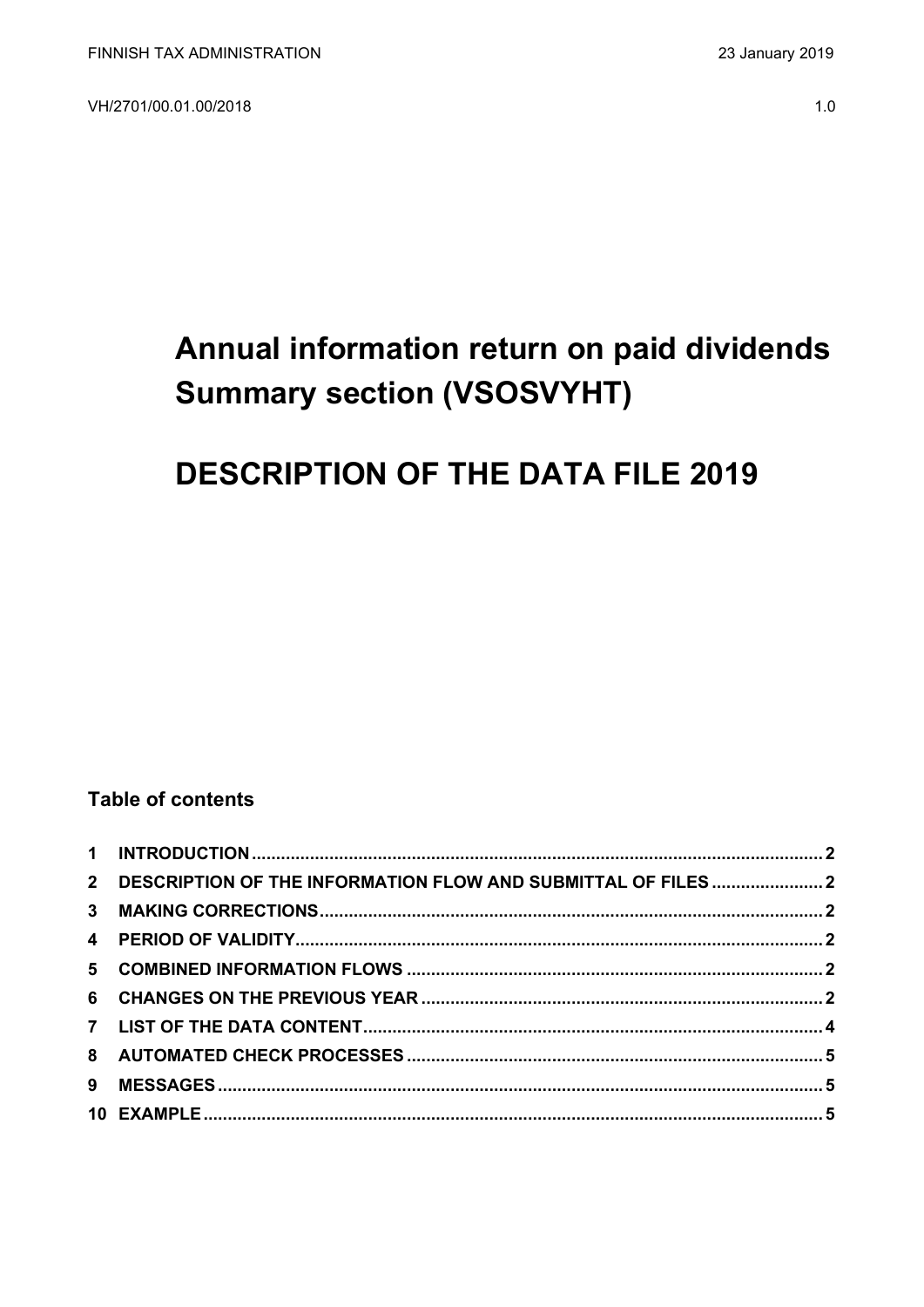## **Version history**

| <b>Date</b> | <b>Version</b> | <b>Description</b>                                                                           |
|-------------|----------------|----------------------------------------------------------------------------------------------|
| 23.1.2019   | 1.0            | First release concerning the 2019 taxable year.                                              |
| 23.4.2019   |                | Some corrections were made to 5 Combined information flows and 7 List of<br>the data content |

#### <span id="page-1-0"></span>**1 INTRODUCTION**

This guidance explains the structure of the required inbound file and the check procedures that follow. For more information, see tax.fi > About us > Information and material on taxation > IT developers > e-Filing guidance > Electronic filing of information returns General description.

#### <span id="page-1-1"></span>**2 DESCRIPTION OF THE INFORMATION FLOW AND SUBMITTAL OF FILES**

**Starting 2014**, the filing of the return concerns the beneficiary's dividends for the tax year that are ready for payment to him or her even in cases where actual payment is not yet made.

For more information and instructions, go to the 'Annual Information Returns' pages of the Website, > Forms > Annual information.

For more information on how filers must identify themselves electronically, on the requirements on Katso ID and Katso Role, and on the information flow's check routine for authorizations, click [here.](https://www.ilmoitin.fi/webtamo/sivut/IlmoituslajiRoolit?kieli=en&tv=VSOSVYHT)

#### <span id="page-1-2"></span>**3 MAKING CORRECTIONS**

For more information, see tax.fi > About us > Information and material on taxation > IT developers > e-Filing guidance > Making corrections to e-filed submittals of information returns.

#### <span id="page-1-3"></span>**4 PERIOD OF VALIDITY**

This specification sets out the requirements of file formatting that come into force 29 January 2019 and continue to be in force until a new version of this specification is released.

For deadline dates for filing, see tax.fi > Verohallinto > Tietoa verotuksesta > Ohjelmistokehittäjät > Aikataulut (Available in Finnish and Swedish). .

#### <span id="page-1-4"></span>**5 COMBINED INFORMATION FLOWS**

You may send us the following flows in the same computer file as you are sending your VSOSVYHT flow:

- − VSOSERIE
- − VSRAERIE

#### <span id="page-1-5"></span>**6 CHANGES ON THE PREVIOUS YEAR**

| <b>Version</b> | Data Name   Data element    | <b>Description</b> |
|----------------|-----------------------------|--------------------|
| 1.0            | $15-18/058$ Year of payment | Year changed       |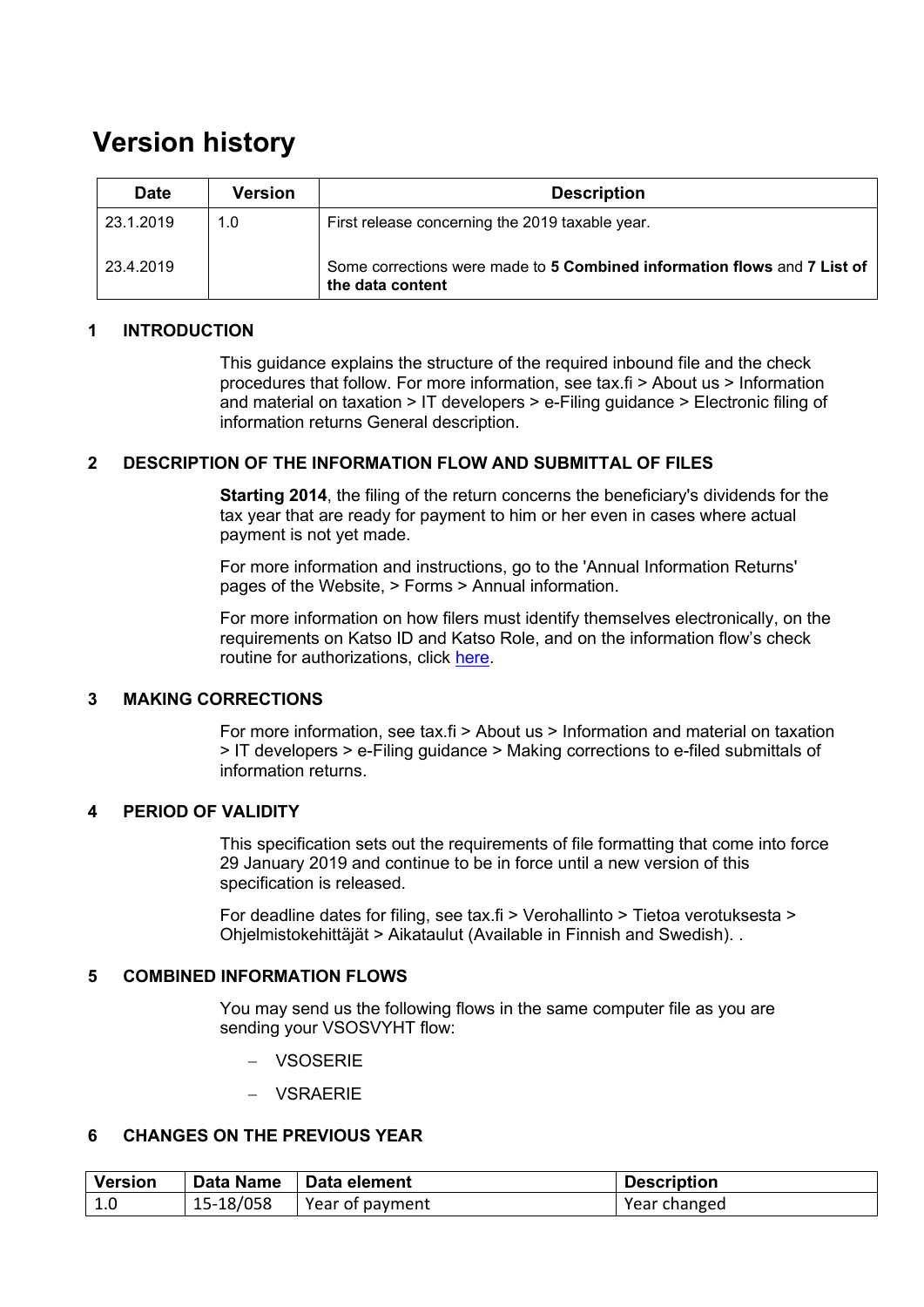| 20-30/010 | Business ID of the distributing company   Data format changed |                                |
|-----------|---------------------------------------------------------------|--------------------------------|
|           |                                                               | YTUNNUS $\rightarrow$ YTUNNUS2 |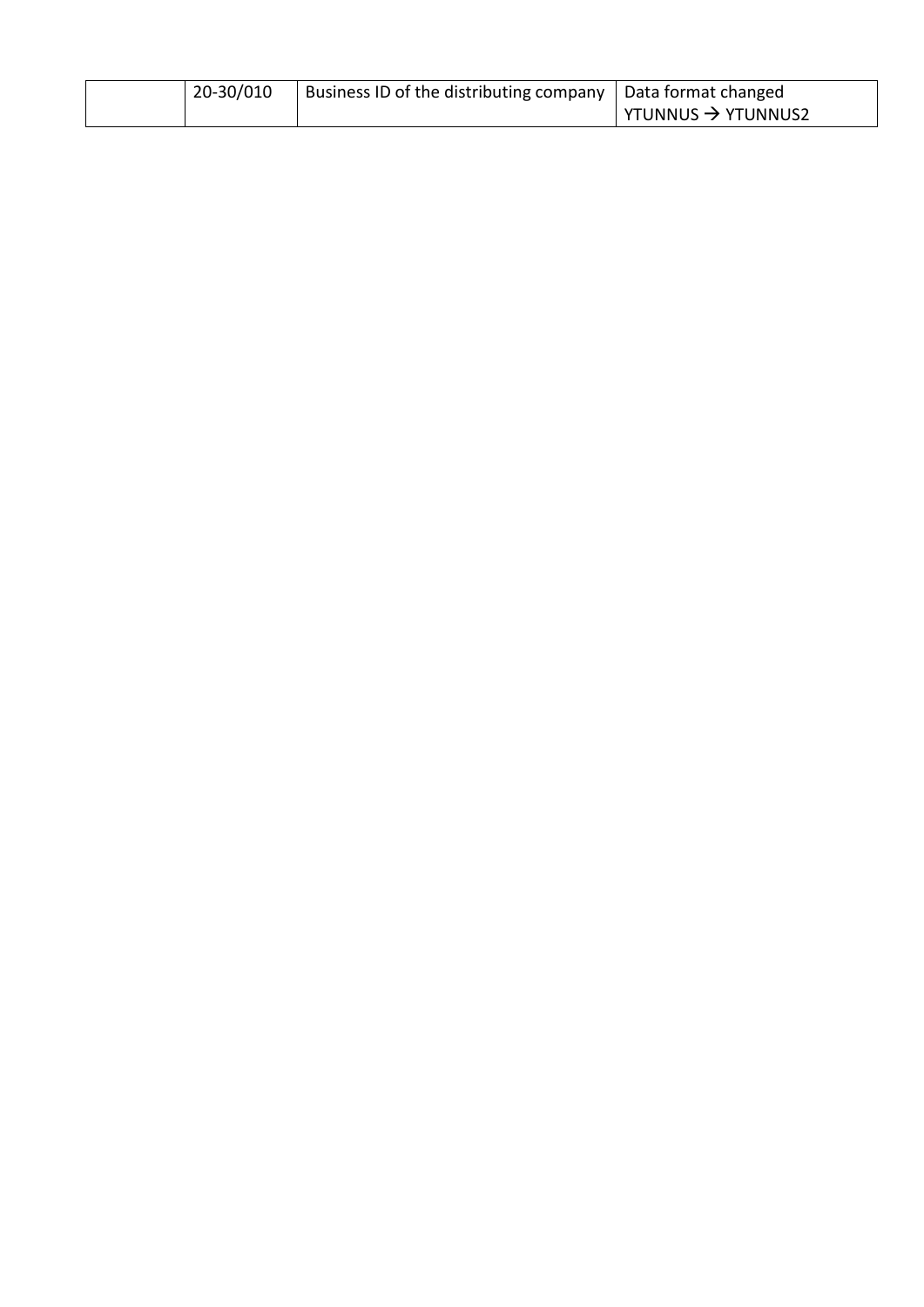### <span id="page-3-0"></span>**7 LIST OF THE DATA CONTENT**

| File identifier<br>$1 - 8$<br>P<br>T<br>000<br>AN <sub>8</sub><br><b>VSOSVYHT</b><br>10<br>082<br>V<br>Deletion<br>A1<br>D<br>T<br>$\ast$<br>$12 - 13$<br>${\sf P}$<br>084<br><b>Type of Payment</b><br>N <sub>2</sub><br>01,03,04,<br>$01 = Dividends$<br>04 = Distribution of retained earnings, taxable as<br>dividends<br>(03 = Fully taxable dividends from a REIT company;<br>only applicable to REIT)<br>P<br>$\ast$<br>Year of payment<br><b>VVVV</b><br>$15 - 18$<br>058<br>Τ<br>2019<br>The calendar year when the dividends are available<br>for cash payment to the beneficiary. For more<br>information, see section 2 and the guidance for<br>completing the return form.<br>${\sf P}$<br>$\mathsf T$<br>$20 - 32$<br>Business ID of the distributing company<br>010<br><b>YTUNNUS2</b><br>$\ast$<br>The tax year for which the dividends were distributed<br>36-39<br>Τ<br>107<br>P<br><b>VVVV</b><br>T<br>$\ast$<br>The date of the decision to distribute dividends<br>41-48<br>P<br>111<br>PPKKVVVV<br>T<br>$\ast$<br>50-57<br>Date of commencement of the payment<br>112<br>P<br>PPKKVVVV<br>Type of incorporation on the date of decision to<br>59<br>P<br>110<br>AN1<br>J,M,<br>distribute dividends<br>J = A stock-exchange listed company (§ 33a.2, Income<br>Tax Act.) or<br>$M =$ Another type of company.<br>Total number of itemizations<br>61-66<br>P<br>$+NG$<br>105<br>68-84<br>V<br>The accounting period for which the dividends were<br>PPKKVVVV-<br>108<br>н<br>distributed<br>PPKKVVVV<br>86-115<br>$\vee$<br>041<br>Name of contact person<br>AN30<br>$\vee$<br>Contact person's telephone<br>117-129<br>042<br>AN13<br>120<br>P<br>The total amount of dividends agreed to be<br>131-144<br>R11,2<br>distributed<br>$\vee$<br>Total amount of tax withheld on distributed dividends R11,2<br>145-158<br>121<br>$\vee$<br>The total amount of payable dividends that the<br>159-172<br>122<br>R11,2<br>shareholders have not cashed by the end of the<br>calendar year<br>The total amount of dividends reported in earlier<br>123<br>$\vee$<br>R11,2<br>173-186<br>calendar years for the same tax year<br>The total amount of dividends distributed to<br>$\sf V$<br>R11,2<br>187-200<br>124<br>nonresidents<br>The total amount of tax withheld at source on the<br>$\vee$<br>R11,2<br>201-214<br>125<br>payments made to nonresidents<br>$\vee$<br>126<br>Dividends distributed on shares deposited in Finnish<br>R11,2<br>215-228<br>residents' Individual Retirement Accounts under long-<br>term savings contracts.<br>230-250<br>Reserve space<br>P<br>Software application that produced this file<br>251-285<br>048<br>AN35<br>287-300<br>P<br>Soft-generated timestamp<br>198<br><b>DDMM</b><br><b>YYYY</b><br><b>HHMMSS</b><br>${\sf P}$ | <b>Position</b> | Code | P/V | İΤ | L/T | <b>Description</b> | Format         | Permissible<br>values |
|------------------------------------------------------------------------------------------------------------------------------------------------------------------------------------------------------------------------------------------------------------------------------------------------------------------------------------------------------------------------------------------------------------------------------------------------------------------------------------------------------------------------------------------------------------------------------------------------------------------------------------------------------------------------------------------------------------------------------------------------------------------------------------------------------------------------------------------------------------------------------------------------------------------------------------------------------------------------------------------------------------------------------------------------------------------------------------------------------------------------------------------------------------------------------------------------------------------------------------------------------------------------------------------------------------------------------------------------------------------------------------------------------------------------------------------------------------------------------------------------------------------------------------------------------------------------------------------------------------------------------------------------------------------------------------------------------------------------------------------------------------------------------------------------------------------------------------------------------------------------------------------------------------------------------------------------------------------------------------------------------------------------------------------------------------------------------------------------------------------------------------------------------------------------------------------------------------------------------------------------------------------------------------------------------------------------------------------------------------------------------------------------------------------------------------------------------------------------------------------------------------------------------------------------------------------------------------------------------------------------------------------------------------------------------------------------------------------------------------------------------------------------------------------|-----------------|------|-----|----|-----|--------------------|----------------|-----------------------|
|                                                                                                                                                                                                                                                                                                                                                                                                                                                                                                                                                                                                                                                                                                                                                                                                                                                                                                                                                                                                                                                                                                                                                                                                                                                                                                                                                                                                                                                                                                                                                                                                                                                                                                                                                                                                                                                                                                                                                                                                                                                                                                                                                                                                                                                                                                                                                                                                                                                                                                                                                                                                                                                                                                                                                                                          |                 |      |     |    |     |                    |                |                       |
|                                                                                                                                                                                                                                                                                                                                                                                                                                                                                                                                                                                                                                                                                                                                                                                                                                                                                                                                                                                                                                                                                                                                                                                                                                                                                                                                                                                                                                                                                                                                                                                                                                                                                                                                                                                                                                                                                                                                                                                                                                                                                                                                                                                                                                                                                                                                                                                                                                                                                                                                                                                                                                                                                                                                                                                          |                 |      |     |    |     |                    |                |                       |
|                                                                                                                                                                                                                                                                                                                                                                                                                                                                                                                                                                                                                                                                                                                                                                                                                                                                                                                                                                                                                                                                                                                                                                                                                                                                                                                                                                                                                                                                                                                                                                                                                                                                                                                                                                                                                                                                                                                                                                                                                                                                                                                                                                                                                                                                                                                                                                                                                                                                                                                                                                                                                                                                                                                                                                                          |                 |      |     |    |     |                    |                |                       |
|                                                                                                                                                                                                                                                                                                                                                                                                                                                                                                                                                                                                                                                                                                                                                                                                                                                                                                                                                                                                                                                                                                                                                                                                                                                                                                                                                                                                                                                                                                                                                                                                                                                                                                                                                                                                                                                                                                                                                                                                                                                                                                                                                                                                                                                                                                                                                                                                                                                                                                                                                                                                                                                                                                                                                                                          |                 |      |     |    |     |                    |                |                       |
|                                                                                                                                                                                                                                                                                                                                                                                                                                                                                                                                                                                                                                                                                                                                                                                                                                                                                                                                                                                                                                                                                                                                                                                                                                                                                                                                                                                                                                                                                                                                                                                                                                                                                                                                                                                                                                                                                                                                                                                                                                                                                                                                                                                                                                                                                                                                                                                                                                                                                                                                                                                                                                                                                                                                                                                          |                 |      |     |    |     |                    |                |                       |
|                                                                                                                                                                                                                                                                                                                                                                                                                                                                                                                                                                                                                                                                                                                                                                                                                                                                                                                                                                                                                                                                                                                                                                                                                                                                                                                                                                                                                                                                                                                                                                                                                                                                                                                                                                                                                                                                                                                                                                                                                                                                                                                                                                                                                                                                                                                                                                                                                                                                                                                                                                                                                                                                                                                                                                                          |                 |      |     |    |     |                    |                |                       |
|                                                                                                                                                                                                                                                                                                                                                                                                                                                                                                                                                                                                                                                                                                                                                                                                                                                                                                                                                                                                                                                                                                                                                                                                                                                                                                                                                                                                                                                                                                                                                                                                                                                                                                                                                                                                                                                                                                                                                                                                                                                                                                                                                                                                                                                                                                                                                                                                                                                                                                                                                                                                                                                                                                                                                                                          |                 |      |     |    |     |                    |                |                       |
|                                                                                                                                                                                                                                                                                                                                                                                                                                                                                                                                                                                                                                                                                                                                                                                                                                                                                                                                                                                                                                                                                                                                                                                                                                                                                                                                                                                                                                                                                                                                                                                                                                                                                                                                                                                                                                                                                                                                                                                                                                                                                                                                                                                                                                                                                                                                                                                                                                                                                                                                                                                                                                                                                                                                                                                          |                 |      |     |    |     |                    |                |                       |
|                                                                                                                                                                                                                                                                                                                                                                                                                                                                                                                                                                                                                                                                                                                                                                                                                                                                                                                                                                                                                                                                                                                                                                                                                                                                                                                                                                                                                                                                                                                                                                                                                                                                                                                                                                                                                                                                                                                                                                                                                                                                                                                                                                                                                                                                                                                                                                                                                                                                                                                                                                                                                                                                                                                                                                                          |                 |      |     |    |     |                    |                |                       |
|                                                                                                                                                                                                                                                                                                                                                                                                                                                                                                                                                                                                                                                                                                                                                                                                                                                                                                                                                                                                                                                                                                                                                                                                                                                                                                                                                                                                                                                                                                                                                                                                                                                                                                                                                                                                                                                                                                                                                                                                                                                                                                                                                                                                                                                                                                                                                                                                                                                                                                                                                                                                                                                                                                                                                                                          |                 |      |     |    |     |                    |                |                       |
|                                                                                                                                                                                                                                                                                                                                                                                                                                                                                                                                                                                                                                                                                                                                                                                                                                                                                                                                                                                                                                                                                                                                                                                                                                                                                                                                                                                                                                                                                                                                                                                                                                                                                                                                                                                                                                                                                                                                                                                                                                                                                                                                                                                                                                                                                                                                                                                                                                                                                                                                                                                                                                                                                                                                                                                          |                 |      |     |    |     |                    |                |                       |
|                                                                                                                                                                                                                                                                                                                                                                                                                                                                                                                                                                                                                                                                                                                                                                                                                                                                                                                                                                                                                                                                                                                                                                                                                                                                                                                                                                                                                                                                                                                                                                                                                                                                                                                                                                                                                                                                                                                                                                                                                                                                                                                                                                                                                                                                                                                                                                                                                                                                                                                                                                                                                                                                                                                                                                                          |                 |      |     |    |     |                    |                |                       |
|                                                                                                                                                                                                                                                                                                                                                                                                                                                                                                                                                                                                                                                                                                                                                                                                                                                                                                                                                                                                                                                                                                                                                                                                                                                                                                                                                                                                                                                                                                                                                                                                                                                                                                                                                                                                                                                                                                                                                                                                                                                                                                                                                                                                                                                                                                                                                                                                                                                                                                                                                                                                                                                                                                                                                                                          |                 |      |     |    |     |                    |                |                       |
|                                                                                                                                                                                                                                                                                                                                                                                                                                                                                                                                                                                                                                                                                                                                                                                                                                                                                                                                                                                                                                                                                                                                                                                                                                                                                                                                                                                                                                                                                                                                                                                                                                                                                                                                                                                                                                                                                                                                                                                                                                                                                                                                                                                                                                                                                                                                                                                                                                                                                                                                                                                                                                                                                                                                                                                          |                 |      |     |    |     |                    |                |                       |
|                                                                                                                                                                                                                                                                                                                                                                                                                                                                                                                                                                                                                                                                                                                                                                                                                                                                                                                                                                                                                                                                                                                                                                                                                                                                                                                                                                                                                                                                                                                                                                                                                                                                                                                                                                                                                                                                                                                                                                                                                                                                                                                                                                                                                                                                                                                                                                                                                                                                                                                                                                                                                                                                                                                                                                                          |                 |      |     |    |     |                    |                |                       |
|                                                                                                                                                                                                                                                                                                                                                                                                                                                                                                                                                                                                                                                                                                                                                                                                                                                                                                                                                                                                                                                                                                                                                                                                                                                                                                                                                                                                                                                                                                                                                                                                                                                                                                                                                                                                                                                                                                                                                                                                                                                                                                                                                                                                                                                                                                                                                                                                                                                                                                                                                                                                                                                                                                                                                                                          |                 |      |     |    |     |                    |                |                       |
|                                                                                                                                                                                                                                                                                                                                                                                                                                                                                                                                                                                                                                                                                                                                                                                                                                                                                                                                                                                                                                                                                                                                                                                                                                                                                                                                                                                                                                                                                                                                                                                                                                                                                                                                                                                                                                                                                                                                                                                                                                                                                                                                                                                                                                                                                                                                                                                                                                                                                                                                                                                                                                                                                                                                                                                          |                 |      |     |    |     |                    |                |                       |
|                                                                                                                                                                                                                                                                                                                                                                                                                                                                                                                                                                                                                                                                                                                                                                                                                                                                                                                                                                                                                                                                                                                                                                                                                                                                                                                                                                                                                                                                                                                                                                                                                                                                                                                                                                                                                                                                                                                                                                                                                                                                                                                                                                                                                                                                                                                                                                                                                                                                                                                                                                                                                                                                                                                                                                                          |                 |      |     |    |     |                    |                |                       |
|                                                                                                                                                                                                                                                                                                                                                                                                                                                                                                                                                                                                                                                                                                                                                                                                                                                                                                                                                                                                                                                                                                                                                                                                                                                                                                                                                                                                                                                                                                                                                                                                                                                                                                                                                                                                                                                                                                                                                                                                                                                                                                                                                                                                                                                                                                                                                                                                                                                                                                                                                                                                                                                                                                                                                                                          |                 |      |     |    |     |                    |                |                       |
|                                                                                                                                                                                                                                                                                                                                                                                                                                                                                                                                                                                                                                                                                                                                                                                                                                                                                                                                                                                                                                                                                                                                                                                                                                                                                                                                                                                                                                                                                                                                                                                                                                                                                                                                                                                                                                                                                                                                                                                                                                                                                                                                                                                                                                                                                                                                                                                                                                                                                                                                                                                                                                                                                                                                                                                          |                 |      |     |    |     |                    |                |                       |
|                                                                                                                                                                                                                                                                                                                                                                                                                                                                                                                                                                                                                                                                                                                                                                                                                                                                                                                                                                                                                                                                                                                                                                                                                                                                                                                                                                                                                                                                                                                                                                                                                                                                                                                                                                                                                                                                                                                                                                                                                                                                                                                                                                                                                                                                                                                                                                                                                                                                                                                                                                                                                                                                                                                                                                                          |                 |      |     |    |     |                    |                |                       |
|                                                                                                                                                                                                                                                                                                                                                                                                                                                                                                                                                                                                                                                                                                                                                                                                                                                                                                                                                                                                                                                                                                                                                                                                                                                                                                                                                                                                                                                                                                                                                                                                                                                                                                                                                                                                                                                                                                                                                                                                                                                                                                                                                                                                                                                                                                                                                                                                                                                                                                                                                                                                                                                                                                                                                                                          |                 |      |     |    |     |                    |                |                       |
|                                                                                                                                                                                                                                                                                                                                                                                                                                                                                                                                                                                                                                                                                                                                                                                                                                                                                                                                                                                                                                                                                                                                                                                                                                                                                                                                                                                                                                                                                                                                                                                                                                                                                                                                                                                                                                                                                                                                                                                                                                                                                                                                                                                                                                                                                                                                                                                                                                                                                                                                                                                                                                                                                                                                                                                          |                 |      |     |    |     |                    |                |                       |
|                                                                                                                                                                                                                                                                                                                                                                                                                                                                                                                                                                                                                                                                                                                                                                                                                                                                                                                                                                                                                                                                                                                                                                                                                                                                                                                                                                                                                                                                                                                                                                                                                                                                                                                                                                                                                                                                                                                                                                                                                                                                                                                                                                                                                                                                                                                                                                                                                                                                                                                                                                                                                                                                                                                                                                                          |                 | 999  |     |    |     | Final identifier   | N <sub>8</sub> |                       |